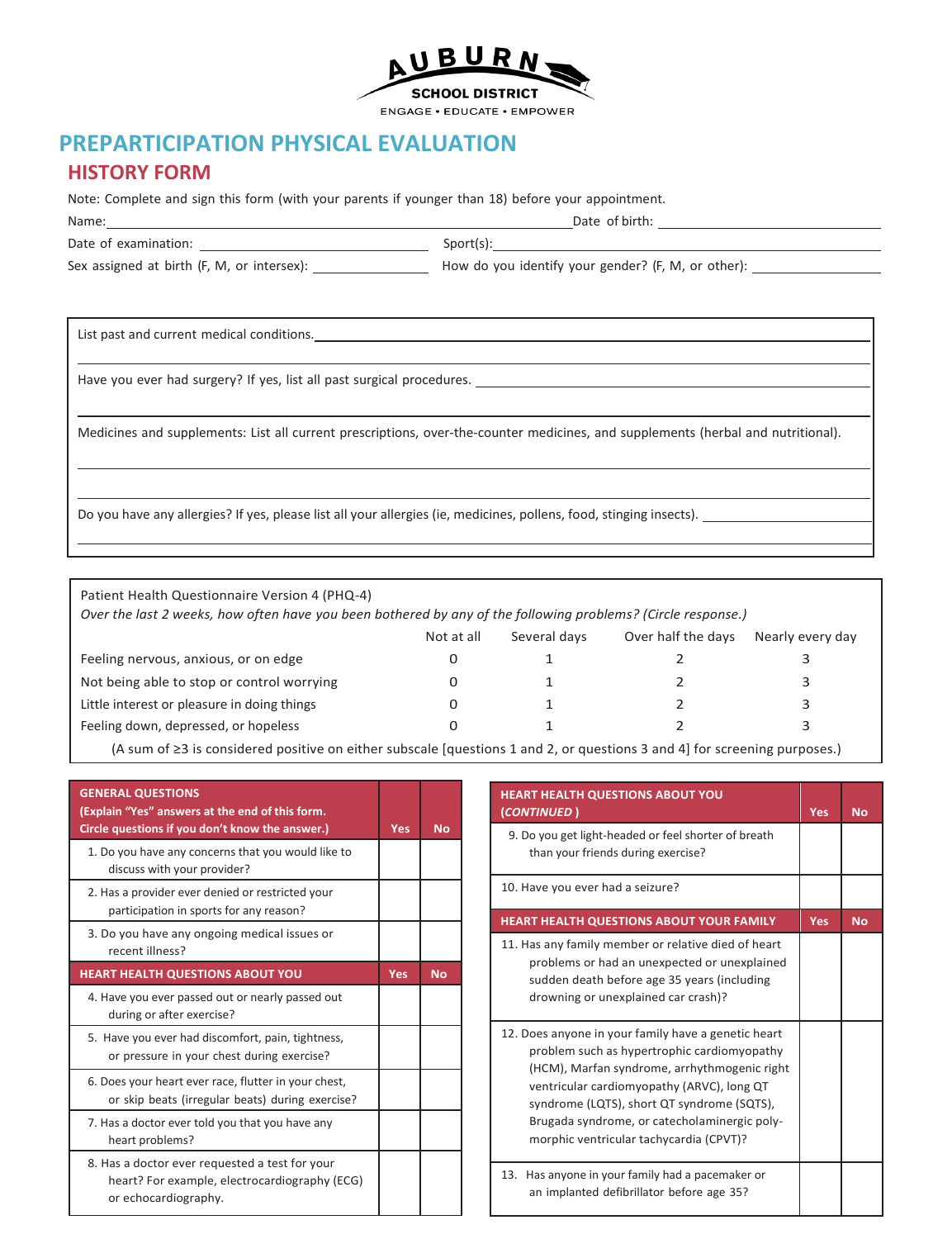| <b>BONE AND JOINT QUESTIONS</b>                                                                                                                                | <b>Yes</b> | <b>No</b> |
|----------------------------------------------------------------------------------------------------------------------------------------------------------------|------------|-----------|
| 14. Have you ever had a stress fracture or an injury<br>to a bone, muscle, ligament, joint, or tendon that<br>caused you to miss a practice or game?           |            |           |
| 15. Do you have a bone, muscle, ligament, or joint<br>injury that bothers you?                                                                                 |            |           |
| <b>MEDICAL QUESTIONS</b>                                                                                                                                       | <b>Yes</b> | No.       |
| 16. Do you cough, wheeze, or have difficulty<br>breathing during or after exercise?                                                                            |            |           |
| 17. Are you missing a kidney, an eye, a testicle<br>(males), your spleen, or any other organ?                                                                  |            |           |
| 18. Do you have groin or testicle pain or a painful<br>bulge or hernia in the groin area?                                                                      |            |           |
| 19. Do you have any recurring skin rashes or<br>rashes that come and go, including herpes or<br>methicillin-resistant Staphylococcus aureus<br>(MRSA)?         |            |           |
| 20. Have you had a concussion or head injury that<br>caused confusion, a prolonged headache, or<br>memory problems?                                            |            |           |
| 21. Have you ever had numbness, had tingling, had<br>weakness in your arms or legs, or been unable<br>to move your arms or legs after being hit or<br>falling? |            |           |
| 22. Have you ever become ill while exercising in the<br>heat?                                                                                                  |            |           |
| 23. Do you or does someone in your family have<br>sickle cell trait or disease?                                                                                |            |           |
| 24. Have you ever had or do you have any problems<br>with your eyes or vision?                                                                                 |            |           |

| <b>MEDICAL QUESTIONS (CONTINUED)</b>                                                    | <b>Yes</b> | <b>No</b> |
|-----------------------------------------------------------------------------------------|------------|-----------|
| 25. Do you worry about your weight?                                                     |            |           |
| 26. Are you trying to or has anyone recommended<br>that you gain or lose weight?        |            |           |
| 27. Are you on a special diet or do you avoid<br>certain types of foods or food groups? |            |           |
| 28. Have you ever had an eating disorder?                                               |            |           |
| <b>FEMALES ONLY</b>                                                                     | <b>Yes</b> | <b>No</b> |
| 29. Have you ever had a menstrual period?                                               |            |           |
| 30. How old were you when you had your first<br>menstrual period?                       |            |           |
| 31. When was your most recent menstrual period?                                         |            |           |
| 32. How many periods have you had in the past 12<br>months?                             |            |           |

**Explain "Yes" answers here.**

**I hereby state that, to the best of my knowledge, my answers to the questions on this form are complete and correct.**

Signature of athlete: Signature of parent or guardian: Date:

*© 2019 American Academy of Family Physicians, American Academy of Pediatrics, American College of Sports Medicine, American Medical Society for Sports Medicine,*  American Orthopaedic Society for Sports Medicine, and American Osteopathic Academy of Sports Medicine. Permission is granted to reprint for noncommercial, educa*tional purposes with acknowledgment.*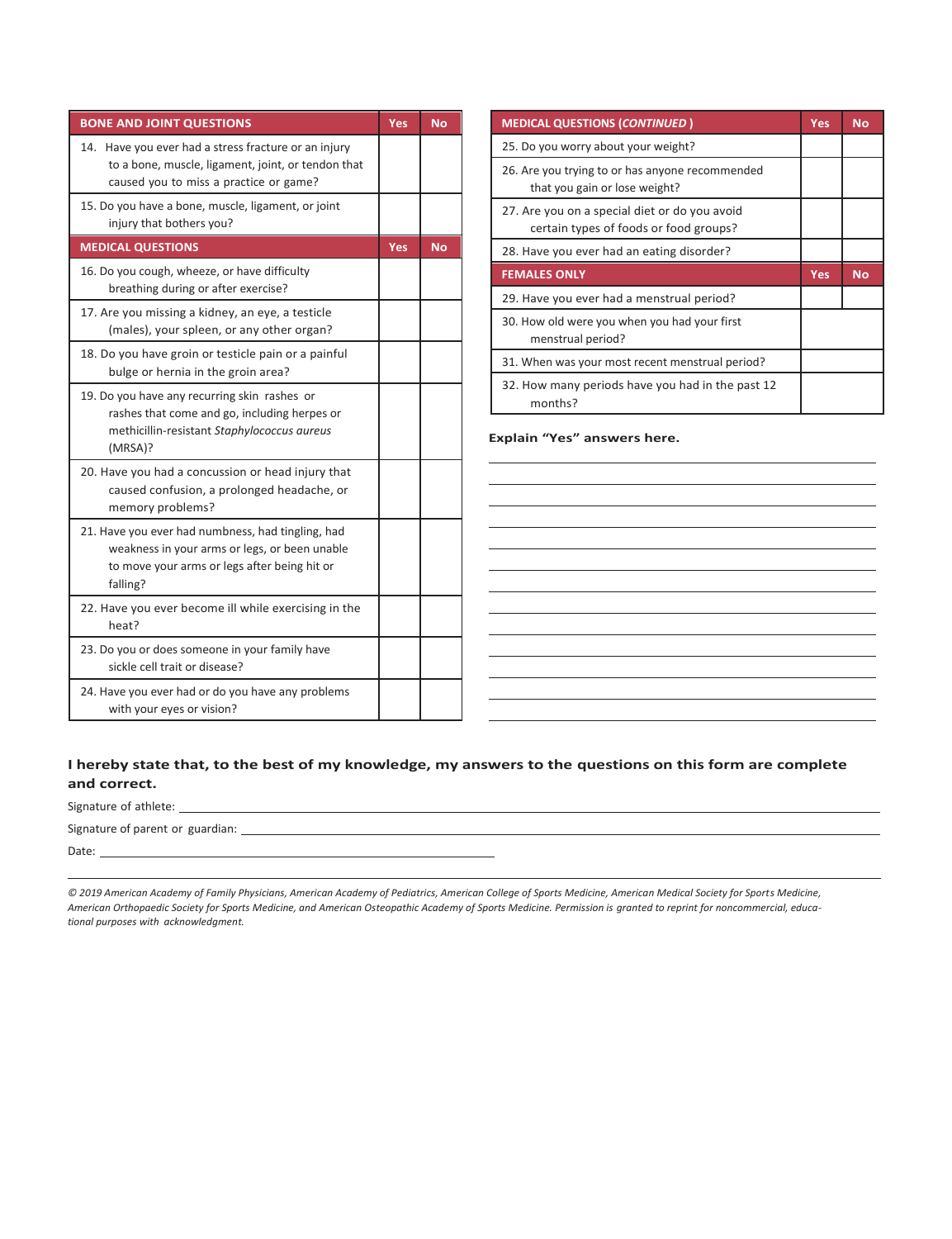

### **PHYSICAL EXAMINATION FORM**

#### Name:

Date of birth:

### *PHYSICIAN REMINDERS*

- 1. Consider additional questions on more-sensitive issues.
	- Do you feel stressed out or under a lot of pressure?
	- Do you ever feel sad, hopeless, depressed, or anxious?
	- Do you feel safe at your home or residence?
	- Have you ever tried cigarettes, e-cigarettes, chewing tobacco, snuff, or dip?
	- During the past 30 days, did you use chewing tobacco, snuff, or dip?
	- Do you drink alcohol or use any other drugs?
	- Have you ever taken anabolic steroids or used any other performance-enhancing supplement?
	- Have you ever taken any supplements to help you gain or lose weight or improve your performance?
	- Do you wear a seat belt, use a helmet, and use condoms?
- 2. Consider reviewing questions on cardiovascular symptoms (Q4–Q13 of History Form).

| <b>EXAMINATION</b>                                           |            |                                                                                                                                                                       |               |         |                            |                                                                                                                                                                 |
|--------------------------------------------------------------|------------|-----------------------------------------------------------------------------------------------------------------------------------------------------------------------|---------------|---------|----------------------------|-----------------------------------------------------------------------------------------------------------------------------------------------------------------|
| Height:                                                      |            | Weight:                                                                                                                                                               |               |         |                            |                                                                                                                                                                 |
| BP:                                                          | $\sqrt{2}$ | Pulse:                                                                                                                                                                | Vision: R 20/ | $L$ 20/ | Corrected: $\Box Y \Box N$ |                                                                                                                                                                 |
| <b>MEDICAL</b>                                               |            |                                                                                                                                                                       |               |         | <b>NORMAL</b>              | <b>ABNORMAL FINDINGS</b>                                                                                                                                        |
| Appearance                                                   |            | Marfan stigmata (kyphoscoliosis, high-arched palate, pectus excavatum, arachnodactyly, hyperlaxity,<br>myopia, mitral valve prolapse [MVP], and aortic insufficiency) |               |         |                            |                                                                                                                                                                 |
| Eyes, ears, nose, and throat<br>Pupils equal<br>Hearing<br>٠ |            |                                                                                                                                                                       |               |         |                            |                                                                                                                                                                 |
| Lymph nodes                                                  |            |                                                                                                                                                                       |               |         |                            |                                                                                                                                                                 |
| Heart <sup>a</sup><br>$\bullet$                              |            | Murmurs (auscultation standing, auscultation supine, and ± Valsalva maneuver)                                                                                         |               |         |                            |                                                                                                                                                                 |
| Lungs                                                        |            |                                                                                                                                                                       |               |         |                            |                                                                                                                                                                 |
| Abdomen                                                      |            |                                                                                                                                                                       |               |         |                            |                                                                                                                                                                 |
| Skin<br>٠<br>tinea corporis                                  |            | Herpes simplex virus (HSV), lesions suggestive of methicillin-resistant Staphylococcus aureus (MRSA), or                                                              |               |         |                            |                                                                                                                                                                 |
| Neurological                                                 |            |                                                                                                                                                                       |               |         |                            |                                                                                                                                                                 |
| <b>MUSCULOSKELETAL</b>                                       |            |                                                                                                                                                                       |               |         | <b>NORMAL</b>              | <b>ABNORMAL FINDINGS</b>                                                                                                                                        |
| Neck                                                         |            |                                                                                                                                                                       |               |         |                            |                                                                                                                                                                 |
| <b>Back</b>                                                  |            |                                                                                                                                                                       |               |         |                            |                                                                                                                                                                 |
| Shoulder and arm                                             |            |                                                                                                                                                                       |               |         |                            |                                                                                                                                                                 |
| Elbow and forearm                                            |            |                                                                                                                                                                       |               |         |                            |                                                                                                                                                                 |
| Wrist, hand, and fingers                                     |            |                                                                                                                                                                       |               |         |                            |                                                                                                                                                                 |
| Hip and thigh                                                |            |                                                                                                                                                                       |               |         |                            |                                                                                                                                                                 |
| Knee                                                         |            |                                                                                                                                                                       |               |         |                            |                                                                                                                                                                 |
| Leg and ankle                                                |            |                                                                                                                                                                       |               |         |                            |                                                                                                                                                                 |
| Foot and toes                                                |            |                                                                                                                                                                       |               |         |                            |                                                                                                                                                                 |
| Functional                                                   |            | Double-leg squat test, single-leg squat test, and box drop or step drop test                                                                                          |               |         |                            |                                                                                                                                                                 |
|                                                              |            |                                                                                                                                                                       |               |         |                            | <sup>a</sup> Consider electrocardiography (ECG), echocardiography, referral to a cardiologist for abnormal cardiac history or examination findings, or a combi- |

nation of those.

| Name of health care professional (print or type): | Date: |  |
|---------------------------------------------------|-------|--|
|                                                   |       |  |

Address: Phone: Signature of health care professional: , MD, DO, NP, or PA

*© 2019 American Academy of Family Physicians, American Academy of Pediatrics, American College of Sports Medicine, American Medical Society for Sports Medicine, American Orthopaedic Society for Sports Medicine, and American Osteopathic Academy of Sports Medicine. Permission is granted to reprint for noncommercial, educational purposes with acknowledgment.*